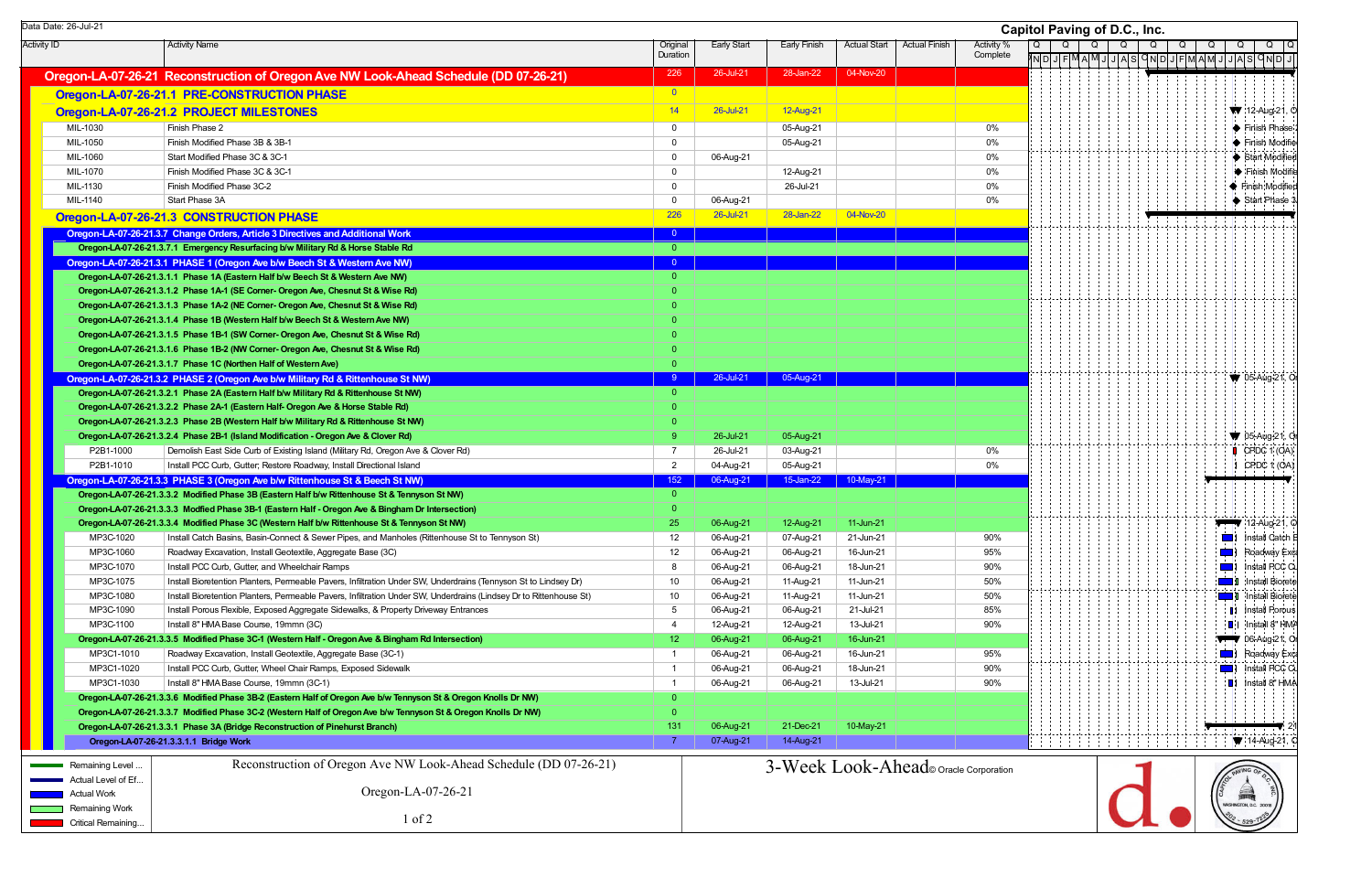|                    | Data Date: 26-Jul-21                  |                                                                                                    |                      |             |              |                     |                      |                        | Capitol Paving of D.C., Inc. |  |   |  |
|--------------------|---------------------------------------|----------------------------------------------------------------------------------------------------|----------------------|-------------|--------------|---------------------|----------------------|------------------------|------------------------------|--|---|--|
| <b>Activity ID</b> |                                       | <b>Activity Name</b>                                                                               | Original<br>Duration | Early Start | Early Finish | <b>Actual Start</b> | <b>Actual Finish</b> | Activity %<br>Complete |                              |  |   |  |
|                    | P3A-B-1020                            | North & South Abutment Install Stream Diversion                                                    | - 3                  | 07-Aug-21   | 10-Aug-21    |                     |                      | 0%                     |                              |  |   |  |
|                    | P3A-B-1030                            | North & South Abutment Excavation                                                                  |                      | 11-Aug-21   | 14-Aug-21    |                     |                      | 0%                     |                              |  |   |  |
|                    |                                       | Oregon-LA-07-26-21.3.3.1.2 Utility Work & Civil Work                                               | 131                  | 06-Aug-21   | 21-Dec-21    | 10-May-21           |                      |                        |                              |  |   |  |
|                    |                                       | Oregon-LA-07-26-21.3.3.8 Phase 3E (Entire Roadway Section b/w Oregon Knolls Dr & Private Driveway) | 23                   | 03-Jan-22   | 15-Jan-22    | 27-May-21           |                      |                        |                              |  |   |  |
|                    | P3E-1015                              | Install Electric Conduits, and Concrete Enclosures                                                 | 10                   | 03-Jan-22   | 04-Jan-22    | 27-May-21           |                      | 85%                    |                              |  |   |  |
|                    | P3E-1070                              | Install Retaining Wall No. 3, Stone Faced Coping, Stockade Wood Fence                              | 10                   | 07-Jan-22   | 15-Jan-22    | 15-Jun-21           |                      | 25%                    |                              |  |   |  |
|                    |                                       | Oregon-LA-07-26-21.3.4 Traffic & Streetlight Work                                                  | 14                   | 06-Aug-21   | 19-Aug-21    | 04-Nov-20           |                      |                        |                              |  |   |  |
|                    |                                       | Oregon-LA-07-26-21.3.5 Paving, Line Stiping, Signage, and Miscellaneous Work                       |                      | 27-Jan-22   | 28-Jan-22    | 24-Jun-21           |                      |                        |                              |  |   |  |
|                    | Oregon-LA-07-26-21.3.6 Landscape Work |                                                                                                    | ್ರ                   | 12-Aug-21   | 17-Aug-21    |                     |                      |                        |                              |  |   |  |
|                    |                                       | Oregon-LA-07-26-21.4 LUMPSUM ITEMS (Non-Construction)                                              |                      |             |              |                     |                      |                        |                              |  |   |  |
|                    |                                       | Oregon-LA-07-26-21.5 POST-CONSTRUCTION PHASE                                                       |                      |             |              |                     |                      |                        |                              |  |   |  |
|                    |                                       | Oregon-LA-07-26-21.6 Delays, Additional Work, and Changes                                          | ာ                    | 26-Jul-21   | 31-Jul-21    |                     |                      |                        |                              |  | . |  |

| apitol Paving of D.C., Inc. |                |                             |   |                |                 |                |  |            |  |   |  |                |                  |                |            |                |     |                        |                 |                   |
|-----------------------------|----------------|-----------------------------|---|----------------|-----------------|----------------|--|------------|--|---|--|----------------|------------------|----------------|------------|----------------|-----|------------------------|-----------------|-------------------|
| o<br>e                      | $\overline{Q}$ | $N$ <sub>D</sub> $\sqrt{2}$ | J | $\overline{Q}$ | $F$ $M$ A $M$ J | $\overline{Q}$ |  | Q<br>J A S |  | Q |  | $\overline{Q}$ | <u>ONDJFMAMJ</u> | $\overline{Q}$ |            | $\overline{Q}$ |     | Q                      | <u>JASQNDIJ</u> | Q                 |
|                             |                |                             |   |                |                 |                |  |            |  |   |  |                |                  |                |            | Ţ,             |     |                        | FMCC 1 (OA)     |                   |
|                             |                |                             |   |                |                 |                |  |            |  |   |  |                |                  |                |            | Ţ              |     |                        | I FMCC 1 (OA)   | $\blacksquare$ 21 |
|                             |                |                             |   |                |                 |                |  |            |  |   |  |                |                  |                |            |                |     |                        |                 |                   |
|                             |                |                             |   |                |                 |                |  |            |  |   |  |                |                  |                |            |                |     |                        |                 | U                 |
|                             |                |                             |   |                |                 |                |  |            |  |   |  |                |                  |                | i li<br>÷. | ľ              |     |                        | 19-Aug-21, C    |                   |
|                             |                |                             |   |                |                 |                |  |            |  |   |  |                |                  |                |            |                |     |                        | ▼ 17-Aug-21, C  |                   |
|                             |                |                             |   |                |                 |                |  |            |  |   |  |                |                  |                |            |                |     |                        |                 |                   |
|                             |                |                             |   |                |                 |                |  |            |  |   |  |                |                  |                |            |                |     |                        | 31-Jul-21, Ore  |                   |
|                             |                |                             |   |                |                 |                |  |            |  |   |  |                |                  |                |            |                |     |                        |                 |                   |
|                             |                |                             |   |                |                 |                |  |            |  |   |  |                |                  |                |            |                |     |                        |                 |                   |
|                             |                |                             |   |                |                 |                |  |            |  |   |  |                |                  |                |            |                |     |                        |                 |                   |
|                             |                |                             |   |                |                 |                |  |            |  |   |  |                |                  |                |            |                |     |                        |                 |                   |
|                             |                |                             |   |                |                 |                |  |            |  |   |  |                |                  |                |            |                |     |                        |                 |                   |
|                             |                |                             |   |                |                 |                |  |            |  |   |  |                |                  |                |            |                |     |                        |                 |                   |
|                             |                |                             |   |                |                 |                |  |            |  |   |  |                |                  |                |            |                |     |                        |                 |                   |
|                             |                |                             |   |                |                 |                |  |            |  |   |  |                |                  |                |            |                |     |                        |                 |                   |
|                             |                |                             |   |                |                 |                |  |            |  |   |  |                |                  |                |            |                |     |                        |                 |                   |
|                             |                |                             |   |                |                 |                |  |            |  |   |  |                |                  |                |            |                |     |                        |                 |                   |
|                             |                |                             |   |                |                 |                |  |            |  |   |  |                |                  |                |            |                |     |                        |                 |                   |
|                             |                |                             |   |                |                 |                |  |            |  |   |  |                |                  |                |            |                |     |                        |                 |                   |
|                             |                |                             |   |                |                 |                |  |            |  |   |  |                |                  |                |            |                |     |                        |                 |                   |
|                             |                |                             |   |                |                 |                |  |            |  |   |  |                |                  |                |            |                |     |                        |                 |                   |
|                             |                |                             |   |                |                 |                |  |            |  |   |  |                |                  |                |            |                |     |                        |                 |                   |
|                             |                |                             |   |                |                 |                |  |            |  |   |  |                |                  |                |            |                |     |                        |                 |                   |
|                             |                |                             |   |                |                 |                |  |            |  |   |  |                |                  |                |            |                |     |                        |                 |                   |
|                             |                |                             |   |                |                 |                |  |            |  |   |  |                |                  |                |            |                |     |                        |                 |                   |
|                             |                |                             |   |                |                 |                |  |            |  |   |  |                |                  |                |            |                |     |                        |                 |                   |
|                             |                |                             |   |                |                 |                |  |            |  |   |  |                |                  |                |            |                |     |                        |                 |                   |
|                             |                |                             |   |                |                 |                |  |            |  |   |  |                |                  |                |            |                |     |                        |                 |                   |
|                             |                |                             |   |                |                 |                |  |            |  |   |  |                |                  |                |            |                |     |                        |                 |                   |
|                             |                |                             |   |                |                 |                |  |            |  |   |  |                |                  |                |            |                |     |                        |                 |                   |
| n                           |                |                             |   |                |                 |                |  |            |  |   |  |                |                  |                |            | PAVING OF      |     |                        |                 |                   |
|                             |                |                             |   |                |                 |                |  |            |  |   |  |                |                  |                | CAPITOL    |                | F   |                        | Ē               |                   |
|                             |                |                             |   |                |                 |                |  | d          |  |   |  |                |                  |                |            |                |     | WASHINGTON, D.C. 20018 |                 |                   |
|                             |                |                             |   |                |                 |                |  |            |  |   |  |                |                  |                |            |                | 529 |                        |                 |                   |

Data Date: 26-Jul-21

| Remaining Level                                | Reconstruction of Oregon Ave NW Look-Ahead Schedule (DD 07-26-21) | 3-Week Look-Ahead oracle Corporation |
|------------------------------------------------|-------------------------------------------------------------------|--------------------------------------|
| Actual Level of Ef<br><b>Contract Contract</b> |                                                                   |                                      |
| Actual Work                                    | Oregon-LA-07-26-21                                                |                                      |
| Remaining Work                                 | $2$ of $2$                                                        |                                      |
| <b>Critical Remaining</b>                      |                                                                   |                                      |
|                                                |                                                                   |                                      |